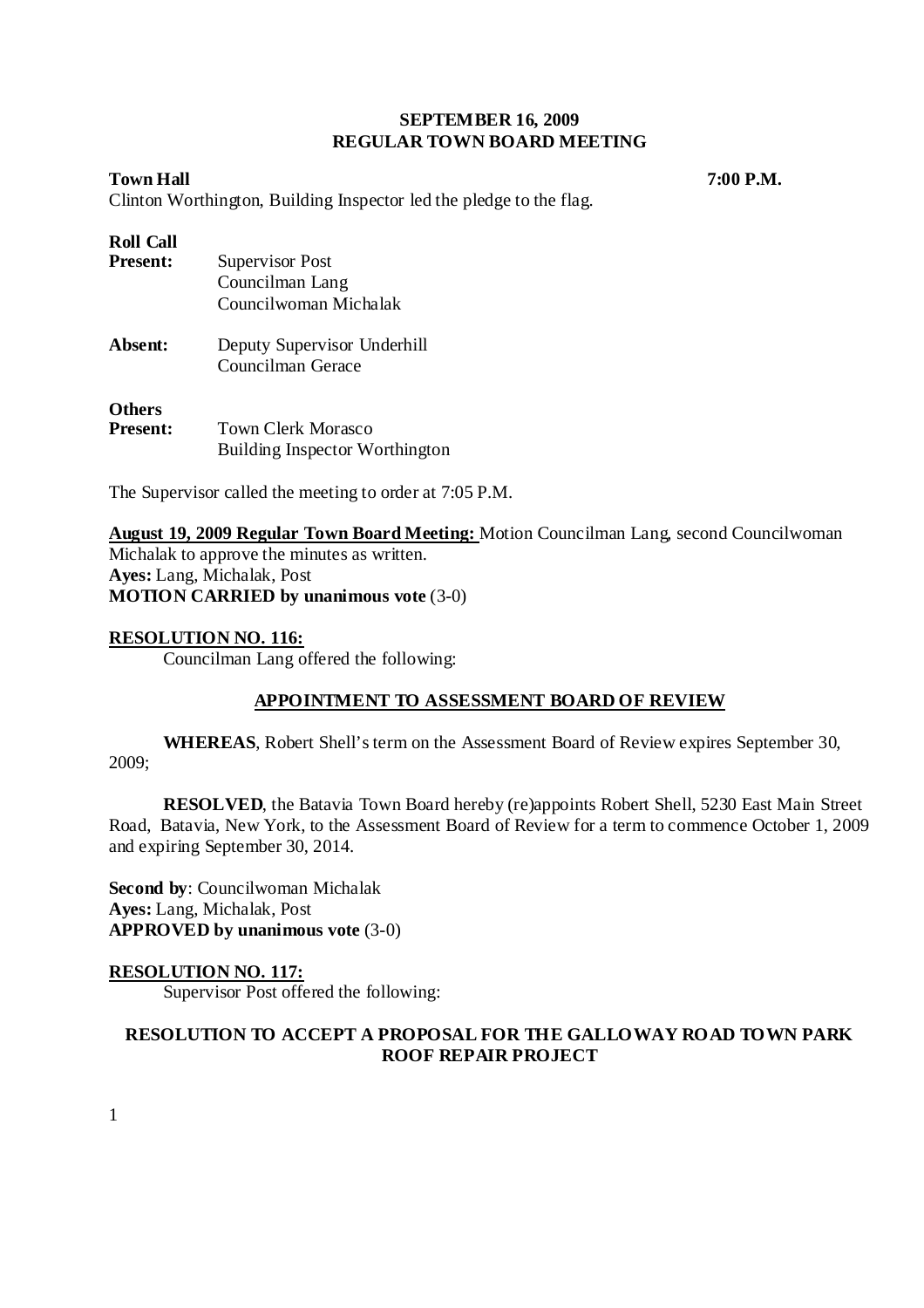## **SEPTEMBER 16, 2009 REGULAR TOWN BOARD MEETING**

**WHEREAS**, the Town of Batavia's Pole Barn Building at the Galloway Road Town Park sustained roof damage from a wind storm and now requires re-roofing , and

**WHEREAS**, an insurance claim has been approved to cover, at a minimum, \$9,000 less a \$1,000 deductible, and

**WHEREAS**, the Town of Batavia received two proposals in response to requests for proposals from Mucher Erectors, Inc. and R.A.Haitz Co., and

**WHEREAS**, the lowest proposal was submitted by Mucher Erectors for the sum of \$17,000.00, and

**WHEREAS**, the Town Engineer recommends award of the project to Mucher Erectors, Inc., and

#### **NOW, THEREFORE, BE IT**

**RESOLVED** that the Town Board of the Town of Batavia, New York, hereby authorizes the Supervisor to execute on behalf of the Town an agreement with Mucher Erectors, Inc. for the sum of \$17,000.00 subject to providing necessary insurance and the review and approval of the necessary insurance and agreement(s) by the Town Attorney.

**Second by:** Councilwoman Michalak **Ayes:** Post, Michalak, Lang **APPROVED by unanimous vote** (3-0)

**Abstract No. 9-2009:** Motion Councilman Lang, second Councilwoman Michalak to authorize the Supervisor to pay the following vouchers:

| General        | \$40,122.50  |
|----------------|--------------|
| Highway        | 48,208.46    |
| Sewer No. 1    | 3,637.67     |
| Sewer No. 2    | 5,481.12     |
| Water          | 53,375.62    |
| Alexander/Pike | 68,936.33    |
| Rose           | 154, 174. 25 |
| <b>TOTAL</b>   | \$373,935.95 |

Check numbers 14115 thru 14191, ACH \$595.00 **Ayes:** Lang, Michalak, Post **MOTION CARRIED by unanimous vote** (3-0)

### **DEPARTMENT REPORTS:**